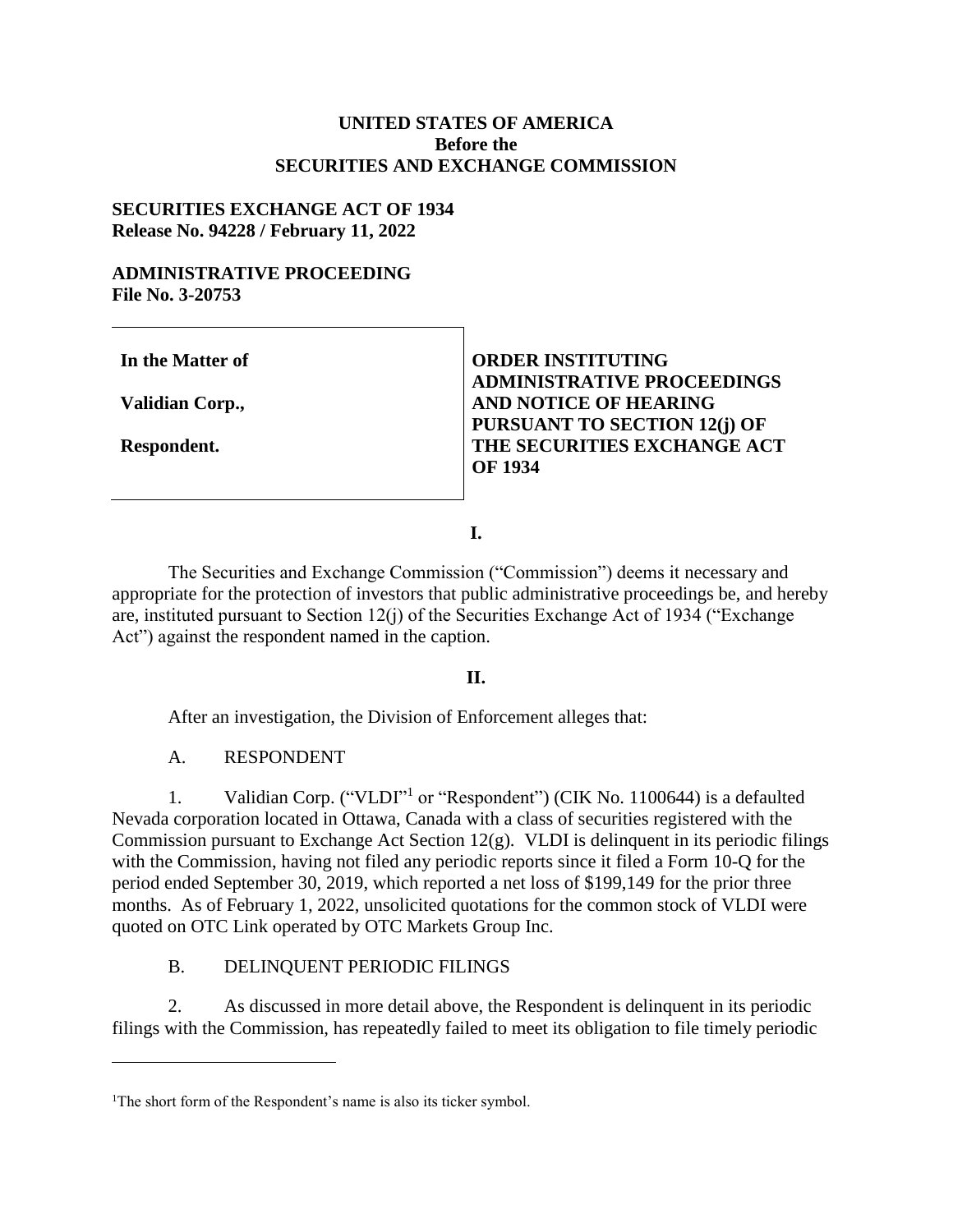reports, and failed to heed a delinquency letter sent to it by the Division of Corporation Finance requesting compliance with its periodic filing obligations or, through its failure to maintain a valid address on file with the Commission as required by Commission rules, did not receive such letter.

3. Exchange Act Section 13(a) and the rules promulgated thereunder require issuers of securities registered pursuant to Exchange Act Section 12 to file with the Commission current and accurate information in periodic reports, even if the registration is voluntary under Section 12(g). Specifically, Rule 13a-1 requires issuers to file annual reports, and Rule 13a-13 requires domestic issuers to file quarterly reports.

4. As a result of the foregoing, the Respondent failed to comply with Exchange Act Section 13(a) and Rules 13a-1 and 13a-13 thereunder.

### **III.**

In view of the allegations made by the Division of Enforcement, the Commission deems it necessary and appropriate for the protection of investors that public administrative proceedings be instituted to determine:

A. Whether the allegations contained in Section II hereof are true and, in connection therewith, to afford the Respondent an opportunity to establish any defenses to such allegations; and,

B. Whether it is necessary and appropriate for the protection of investors to suspend for a period not exceeding twelve months, or revoke the registration of each class of securities registered pursuant to Section 12 of the Exchange Act of the Respondent identified in Section II hereof, and any successor under Exchange Act Rules 12b-2 or 12g-3, and any new corporate names of the Respondent.

## **IV.**

IT IS ORDERED that a public hearing before the Commission for the purpose of taking evidence on the questions set forth in Section III hereof shall be convened at a time and place to be fixed by further order of the Commission, pursuant to Rule 110 of the Commission's Rules of Practice, 17 C.F.R. § 201.110.

IT IS FURTHER ORDERED that Respondent shall file an Answer to the allegations contained in this Order within ten (10) days after service of this Order, as provided by Rule 220(b) of the Commission's Rules of Practice, 17 C.F.R. § 201.220(b).

IT IS FURTHER ORDERED that the Division of Enforcement and Respondent shall conduct a prehearing conference pursuant to Rule 221 of the Commission's Rules of Practice, 17 C.F.R. § 201.221, within fourteen (14) days of service of the Answer. The parties may meet in person or participate by telephone or other remote means; following the conference, they shall file a statement with the Office of the Secretary advising the Commission of any agreements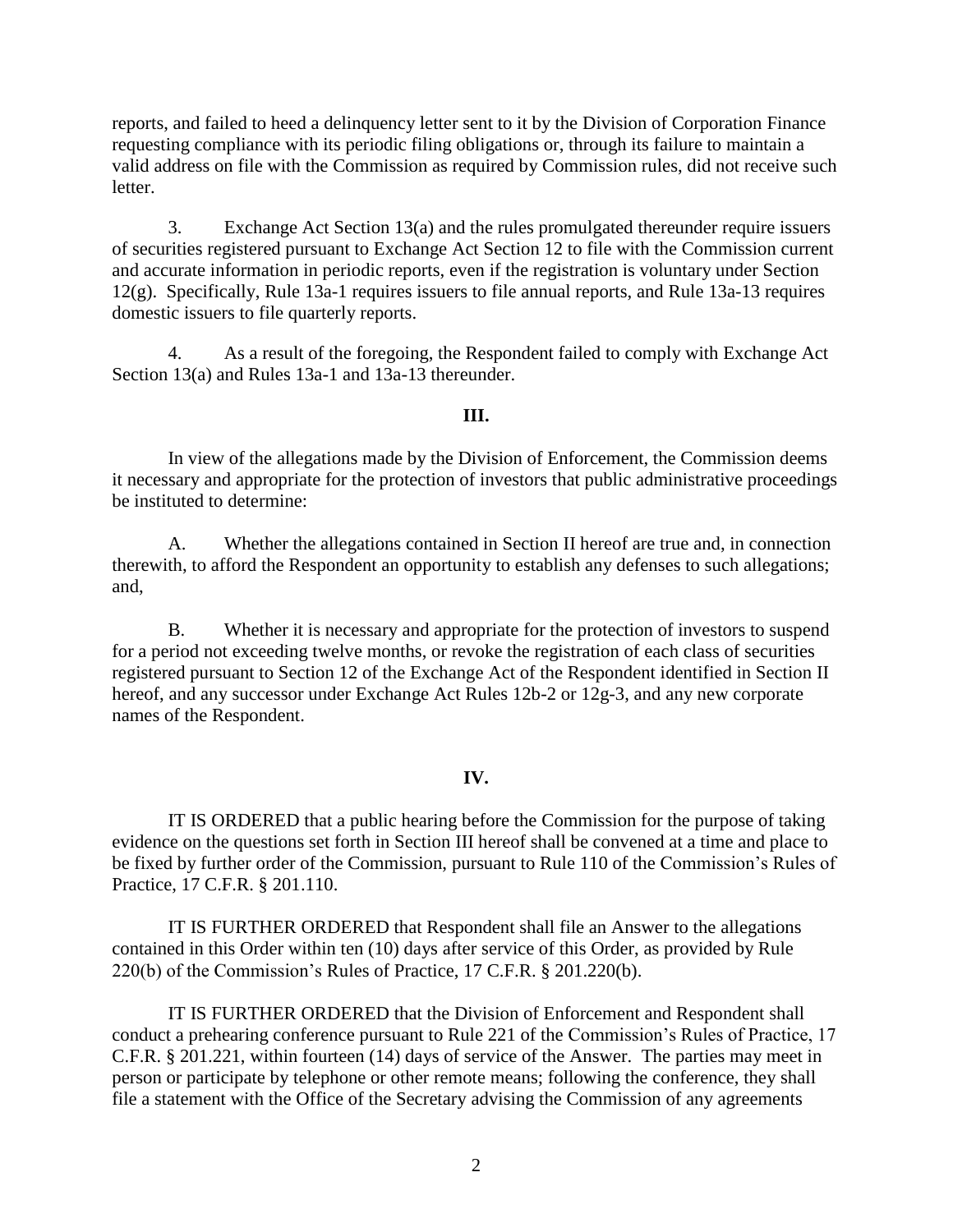reached at said conference. If a prehearing conference was not held, a statement shall be filed with the Office of the Secretary advising the Commission of that fact and of the efforts made to meet and confer.

If Respondent fails to file the directed Answer, or fails to appear at a hearing or conference after being duly notified, the Respondent, and any successor under Exchange Act Rules 12b-2 or 12g-3, and any new corporate names of the Respondent, may be deemed in default and the proceedings may be determined against them upon consideration of this Order, the allegations of which may be deemed to be true as provided by Rules  $155(a)$ ,  $220(f)$ ,  $221(f)$ , and 310 of the Commission's Rules of Practice, 17 C.F.R. §§ 201.155(a), 201.220(f), 201.221(f), and 201.310.

This Order shall be served forthwith upon the Respondent by any means permitted by the Commission's Rules of Practice.

The Commission finds that it would serve the interests of justice and not result in prejudice to any party to provide, pursuant to Rule 100(c) of the Commission's Rules of Practice, 17 C.F.R. § 201.100(c), that notwithstanding any contrary reference in the Rules of Practice to service of paper copies, service to the Division of Enforcement of all opinions, orders, and decisions described in Rule 141, 17 C.F.R. § 201.141, and all papers described in Rule 150(a), 17 C.F.R. § 201.150(a), in these proceedings shall be by email to the attorneys who enter an appearance on behalf of the Division, and not by paper service.

Attention is called to Rule 151(a), (b) and (c) of the Commission's Rules of Practice, 17 C.F.R. § 201.151(a), (b) and (c), providing that when, as here, a proceeding is set before the Commission, all papers (including those listed in the following paragraph) shall be filed electronically in administrative proceedings using the Commission's Electronic Filings in Administrative Proceedings (eFAP) system access through the Commission's website, [www.sec.gov, a](http://www.sec.gov/)t [http://www.sec.gov/eFAP.](http://www.sec.gov/eFAP) Respondent also must serve and accept service of documents electronically. All motions,objections, or applications will be decided by the Commission.

The Commission finds that it would serve the interests of justice and not result in prejudice to any party to provide, pursuant to Rule 100(c) of the Commission's Rules of Practice, 17 C.F.R. § 201.100(c), that notwithstanding any contrary reference in the Rules of Practice to filing with or disposition by a hearing officer, all filings, including those under Rules 210, 221, 222, 230, 231, 232, 233, and 250 of the Commission's Rules of Practice, 17 C.F.R. §§ 201.210, 221, 222, 230, 231, 232, 233, and 250, shall be directed to and, as appropriate, decided by the Commission. This proceeding shall be deemed to be one under the 30-day timeframe specified in Rule of Practice  $360(a)(2)(i)$ , 17 C.F.R. § 201.360(a)(2)(i), for the purposes of applying Rules of Practice 233 and 250, 17 C.F.R. §§ 201.233 and 250.

The Commission finds that it would serve the interests of justice and not result in prejudice to any party to provide, pursuant to Rule 100(c) of the Commission's Rules of Practice, 17 C.F.R. § 201.100(c), that the Commission shall issue a decision on the basis of the record in this proceeding, which shall consist of the items listed at Rule 350(a) of the Commission's Rules